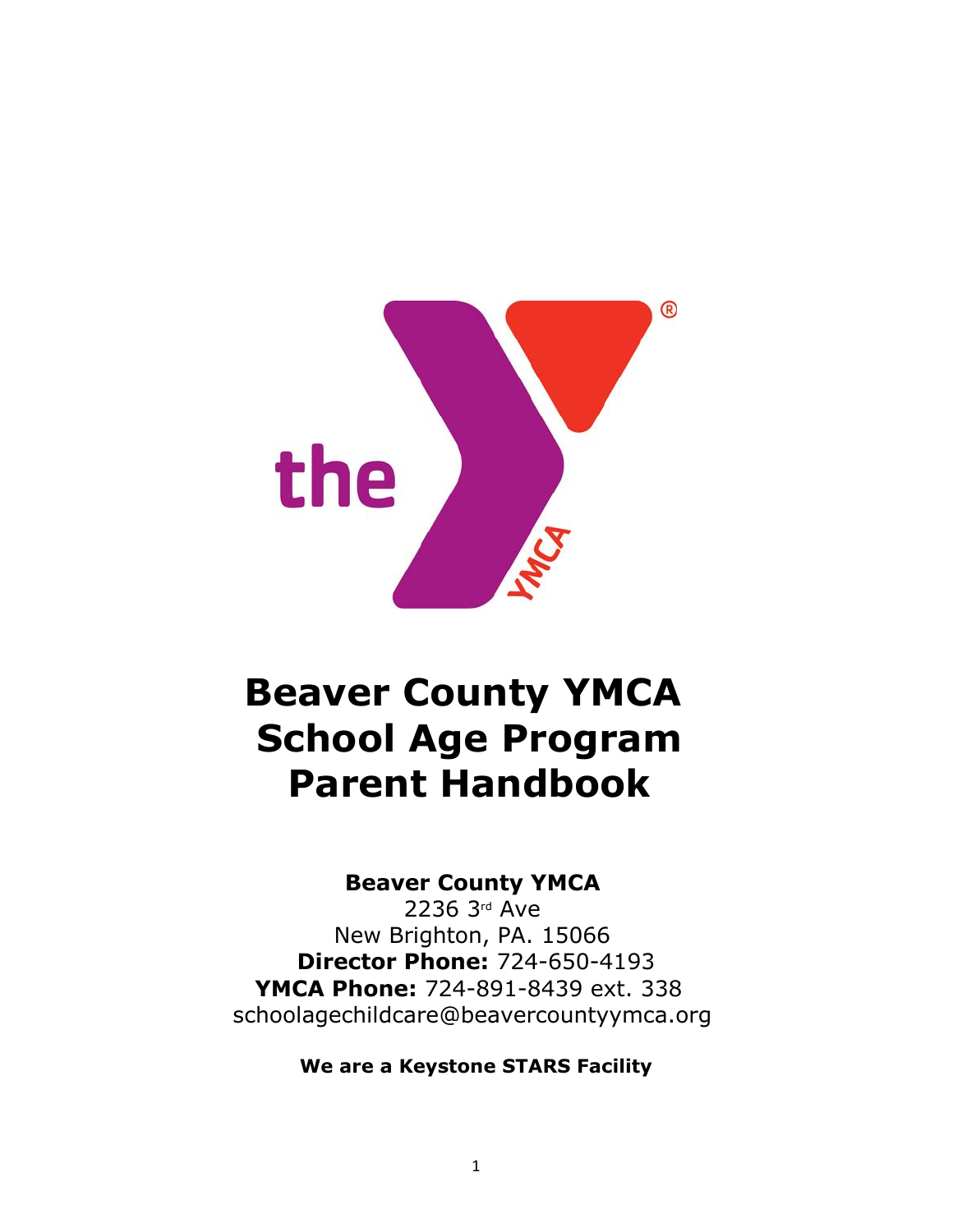

Welcome to the Beaver County YMCA Before/After School Care Program!

We hope that you and your children will benefit from the services provided by our program.

Our before and after school program is provided during the school year for students in Kindergarten through age 12 who attend Baden Academy, Hopewell, Rochester and New Brighton. Children are provided with a free after-school meal and an opportunity to complete their homework. They also enjoy gross motor games, outdoor time, indoor games, creative activities, and much more. Each month there is a new theme with daily lesson plans. Our school-age site locations are as follows:

- New Brighton Site: Beaver County YMCA, Youth Center
- Hopewell Site: Hopewell Memorial Jr. High School, Room 115
- Baden Site: Baden Academy, Gymnasium

Our safe, caring environment gives children the opportunity to experience fun activities, try new things, and challenge themselves. Teamwork and character development, including the Y's core values of caring, honesty, respect, and responsibility, play an important role in all aspects of our Before/After School Care Program.

The Beaver County YMCA Before/After School Care Program provides care for children in a setting that is safe and secure. First and foremost, we adhere to all guidelines and recommended practices from both the CDC and the State of Pennsylvania as they relate to the COVID-19 virus and diminishing its spread. We provide exciting, engaging activities to help your child grow and learn over the school year.

The Beaver County YMCA Child Care Centers are both safe and secure. We provide opportunities for mental, physical, and social growth. We strive to support and strengthen family relationships while fostering a sense of community with other families. The YMCA Child Care Center is a non-profit organization which is licensed by the Department of Public Welfare. Licensing regulations are available at each of our sites for review. We participate in the Keystone S.T.A.R.S quality enhancement program, which is in place to help our program evolve to meet the best standards for all our students and families. Over the next year, we will continue to work on moving our program to a Keystone Star 2 level. We accept CCIS funding to families that qualify.

The Beaver County YMCA program operates in accordance with Pennsylvania's Office of Child Development and Early Learning's inclusion policy. Inclusion embodies the values, policies, and practices that support the right of every infant and young child and his or her family, regardless of ability, to participate in a broad range of activities and contexts as full members of families, communities, and society. The desired results of inclusive experiences for children with and without disabilities and their families include a sense of belonging, membership, positive social relationships and friendships, and development and learning to reach their full potential. The defining features of inclusion that can be used to identify high quality early childhood programs and services are access, participation, and supports (2009).

Should you have any questions regarding the information outlined in this handbook, please contact **Jerrib Terrell**, School Age Director, at 724-650-4193 or by email at schoolagechildcare@beavercountyymca.org.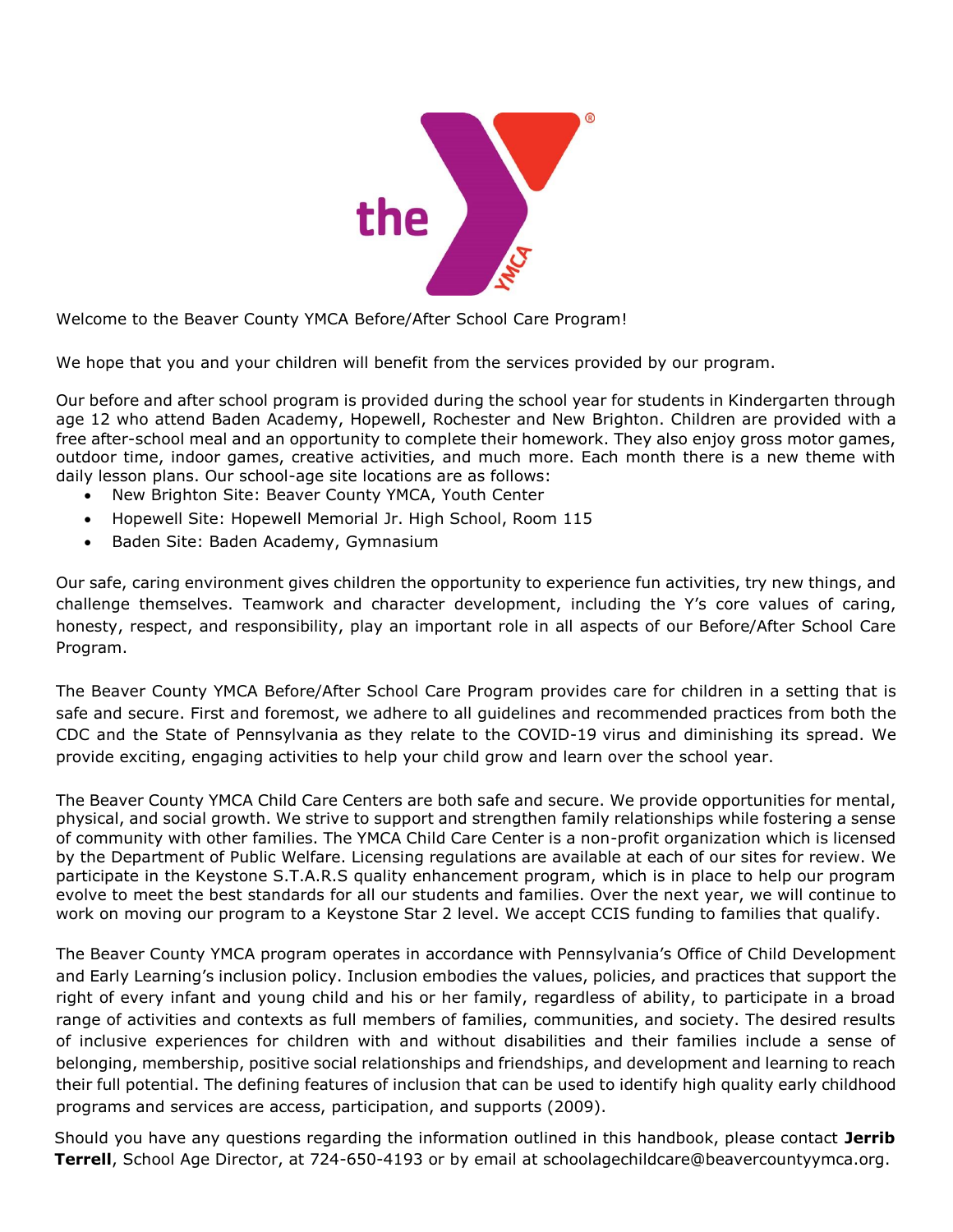# **SUBJECT**: Nondiscrimination in Services

**TO**: Parents and Child Care Children

**FROM**: Jerrib Terrell School Age Child Care Director Beaver County YMCA

Admissions, the provision of services, and referrals of residents shall be made without regard to race, color, religious creed, disability, ancestry, national origin, age or sex.

Program services shall be made accessible to eligible individuals with disabilities through the most practical and economically feasible methods available. These methods include, but are not limited to equipment redesign, curriculum modification, the provision of aides, alternative service delivery locations, and inclusionary classroom strategies. Structural modifications shall be considered only as a last resort among available methods.

Any parent or child who believes they have been discriminated against may file a complaint with any of the following:

- Beaver County YMCA 2236 Third Avenue New Brighton, PA 15066
- Department of Human Services Bureau of Equal Opportunity Room 223, Health & Welfare Building PO Box 2675 Harrisburg, PA 17105
- U.S. Department of Health and Human Services Office of Civil Rights Suite 372, Public Ledger Building 150 South Independence Mall West Philadelphia, PA 19105-9111
- Bureau of Equal Opportunity Department of Public Welfare Western Field Office 301 Fifth Ave, Suite 410, Piatt Place Pittsburgh, PA 15222
- PA Human Relations Commission Eleventh Floor Pittsburgh State Office Building 300 Liberty Avenue Pittsburgh, PA 15222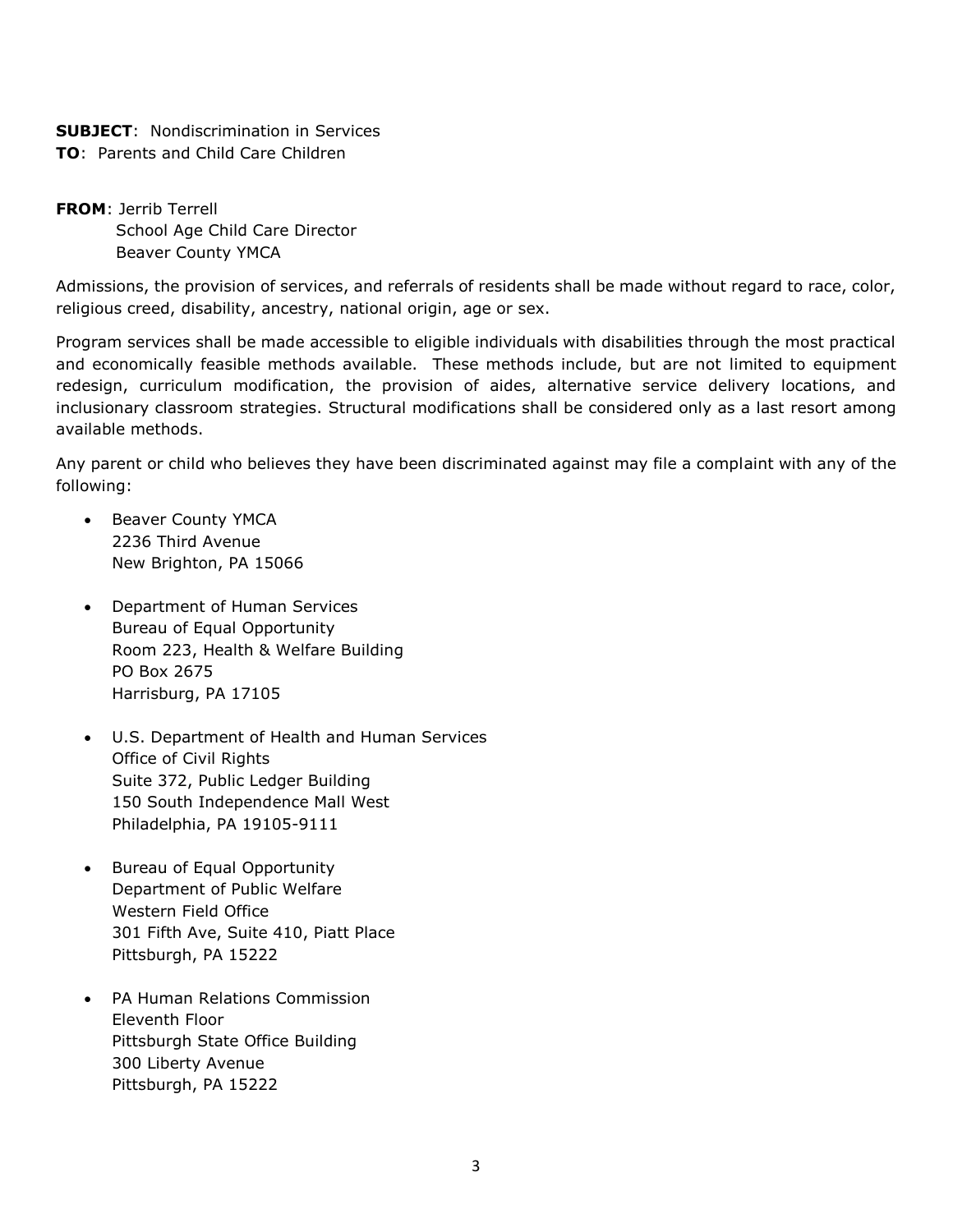## **Registration**

All registration for this program will be online through our website. Please visit beavercountyymca.org under the "Childcare" tab for more information or to register. Once you complete all portions of the online registration process, the Director will reach out to you with next steps to complete before you receive your start date.

After completing the online registration process, you must submit the following paperwork to schoolagechildcare@beavercountyymca.org. Paperwork will be emailed to you, and is also available on our website at beavercountyymca.org under the "Childcare" tab.

 **Emergency Contact Form-** Fill out all portions of this sheet, including the signature boxes at the bottom and all portions of the requested health insurance information, etc. This form also has a place to list all of the individuals to whom your child may be released.

 **Child Care Services Agreement-** This agreement lists fee information and requires your signature.

 **Child Health Report-** Your child's pediatrician or a registered nurse must complete this form. Send it, completed, along with a copy of your child's latest shot records to the Director no longer than 30 days after enrollment. We are unable to provide care if an age-appropriate health assessment is not on file within the designated timeframe.

- **Photo/Video Recording Release-** Either accept or decline this release and sign.
- **Permission Slip-** Various permissions for the before/after school program.

 **Request for Copy of IEP/IFSP (if applicable)-** If your child has an IEP/IFSP Plan, we request that you share that information with us so that we can provide the best, most comprehensive care possible. Please complete and return the letter at the end of this document whether or not you will be providing this documentation.

**Note:** Children must have a new physical completed in kindergarten and 5<sup>th</sup> grade. In all other cases, a copy of their most recent physical will suffice.

Emergency contact and registration forms will be updated twice per year in accordance with the DHS.

Registration is based on availability.

Each child enrolled in the Beaver County YMCA Before/After School Program will be granted a complimentary Youth Membership.

## **Payment Procedures**

All payments will be made through the online registration portal. When you select the days for which you need care, you will be prompted to enter a method of payment. If you have child care coverage through ELRC or if you need to make alternative payment arrangements, please contact Chasity Smith by phone at 724-891-8439 ext. 320, or by email at officemanager@beavercountyymca.org.

Payments must be made weekly, no later than the first day of service for the week.

If a family falls one week behind on payments, a reminder will be sent. If a family falls two weeks behind on payments, payment in full must be made in order to return to care the following week. Families receiving assistance from the CCIS office will not receive a payment reminder, as the CCIS office requires a telephone call from the YMCA when payment has not been made.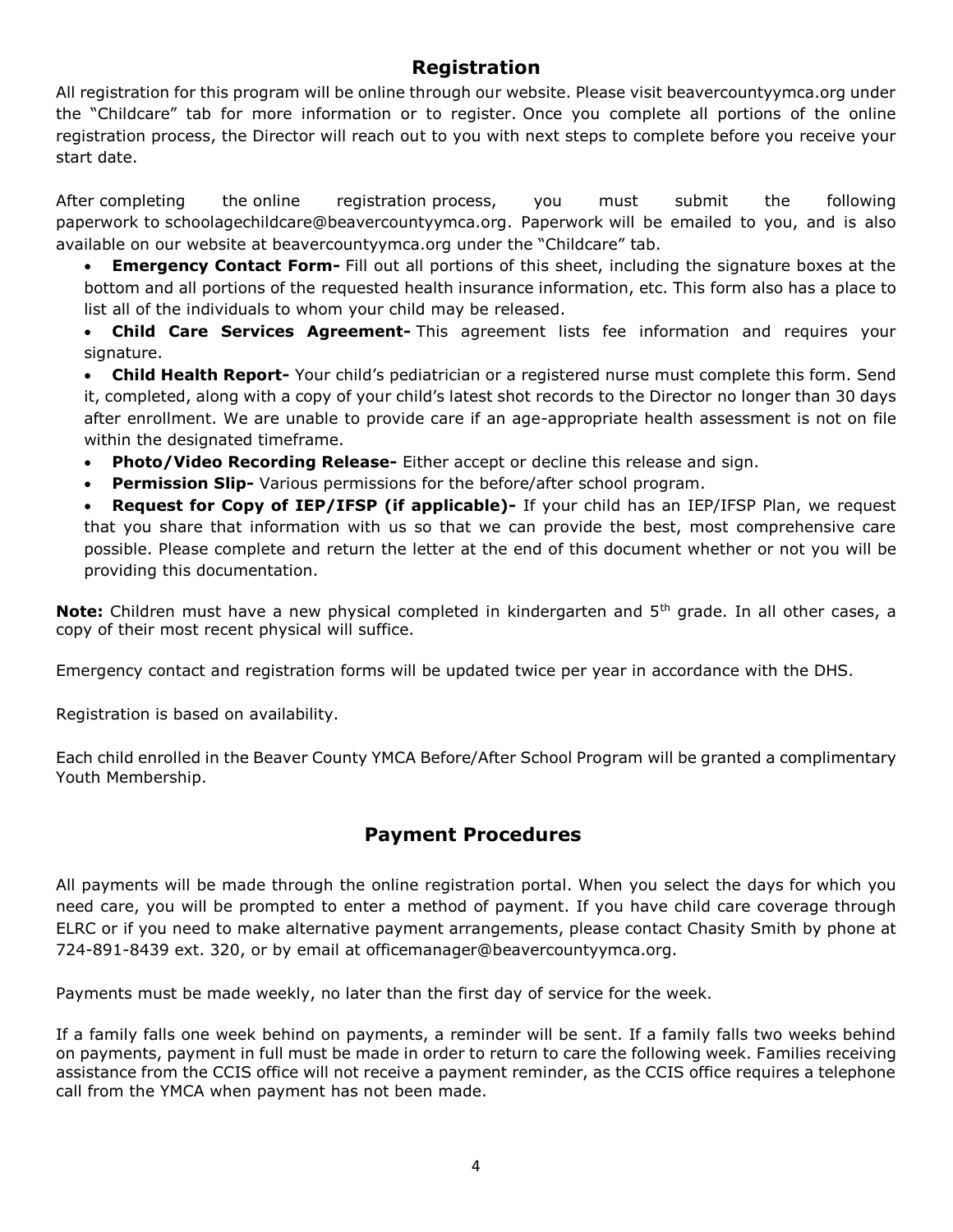Scheduled YMCA holidays will be prorated. Vacations must be communicated to the Director (in writing or via email) at least 30 days in advance for the fee to be waived for the time of the vacation. You are responsible for the weekly fee regardless of your child's attendance, unless other arrangements have been approved by the Director.

All accounts must be at zero or carry a credit on the last service day of the year. Care will not be provided the first service day of the new year if a balance is owed. This overrides items above mentioning falling behind on payments.

A copy of the signed agreement will be kept in your child(ren)'s file(s). This will be updated every six months.

#### **Absences**

The full fixed rate as listed is due regardless of absences, including sick days, personal days, funerals, doctor appointments, or holidays. If you need to make any adjustments to your schedule you must give a twoweek written notice. You can email this notice to schoolagechildcare@beavercountyymca.org.

#### **Babysitting**

YMCA staff shall not socialize with children enrolled in YMCA programs outside of approved YMCA activities, including babysitting or transporting children. Immediate disciplinary action will be taken by the YMCA toward YMCA staff if a violation is discovered. **Please,** do not ask staff to babysit.

#### **Authorization to Pick Up Child**

For the child's protection, only persons authorized in writing by the parents may pick up a child from the center. We must have your written consent on the agreement form in order for your child to be released. Please inform the person picking up your child that photo identification (driver's license, etc.) will be asked of them upon arrival until staff members are able to identify them by sight.

A Verbal Request for Release of Child form will be completed to document a verbal request by a parent for the release of a child to a person(s) not indicated on the verbal agreement.

#### **Late Pick Up Policy**

The center closes at 6:00 PM each day (Monday through Friday). If you arrive to pick up your child between 6:01 and 6:05 PM, a \$5 late pick up fee will be applied to your account. For each additional five minutes, you will be charged \$10. In the event that we are not able to reach someone to pick up your child by 6:30 PM, the local police department will be contacted. Late pick up fees must be paid before the child can be dropped off for care on his/her next scheduled day. If a child is picked up late, parent/guardian will be asked to sign a "Late Pick-Up" form.

#### **Morning Drop Off/Afternoon Pick Up**

When dropping off and picking up your child, it is required that you walk your child the whole way to the door (rather than letting them out and watching from the car (Baden) or leaving them at the main entrance instead of walking them to the classroom door (Hopewell or New Brighton). Parents/guardians will need to sign their child(ren) in to and out of care each day.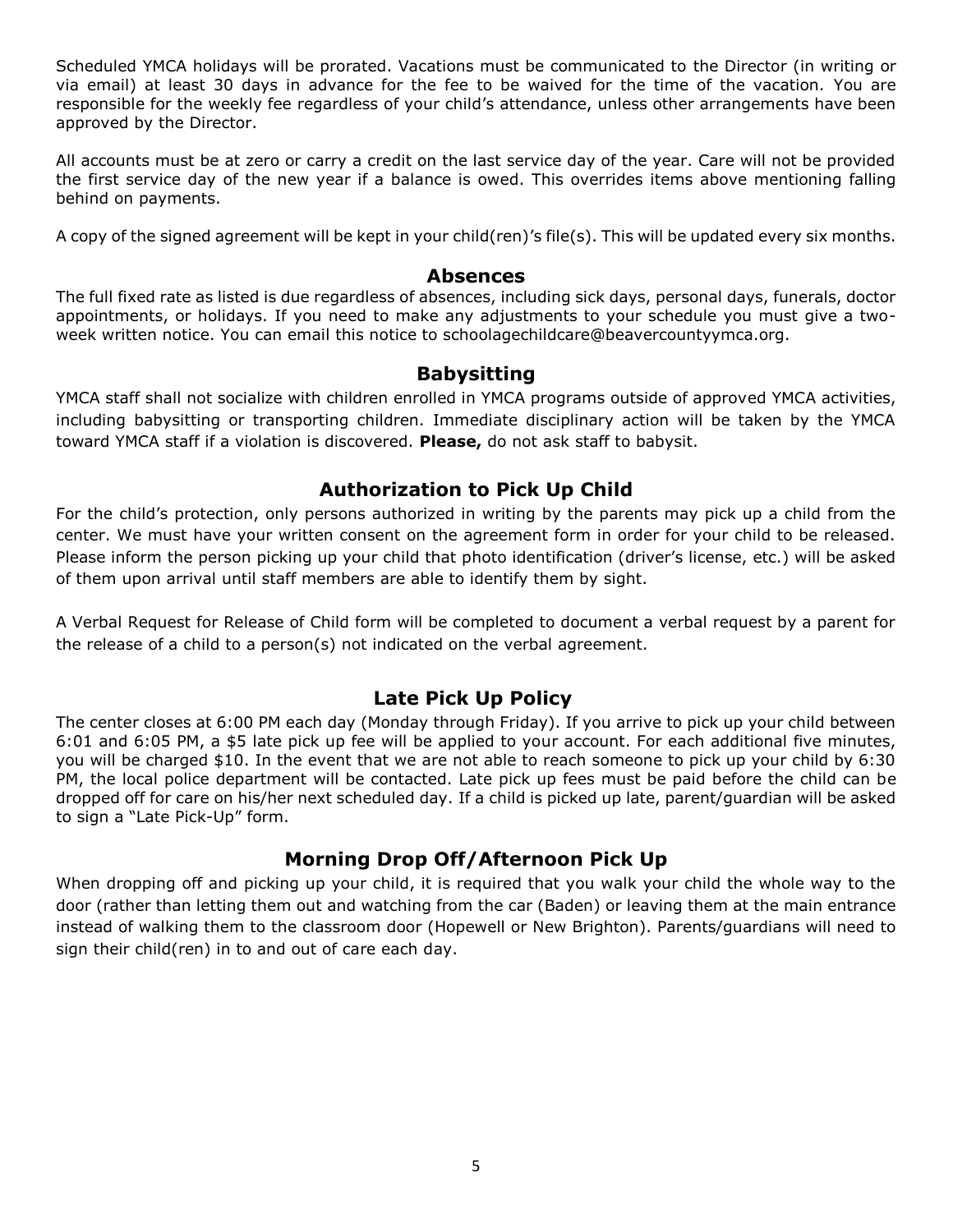#### **YMCA Closures**

Beaver County YMCA Childcare Centers will observe and be closed for the following holidays, unless otherwise stated:

- New Year's Dav
- Good Friday
- Memorial Day
- Independence Day
- Labor Day
- Thanksgiving Day
- Christmas Day

The Center will close one hour early (at 5 p.m.) on Christmas Eve and New Year's Eve.

In addition to our scheduled closures, please pay attention to your district's schedule for closures. We accommodate scheduled full-day school closures according to the New Brighton School District calendar only. For more information on how this might affect you, please see the "In-Service Day Camp" section of this document.

## **Non-Scheduled/Weather Related Delays, Cancellations, and Early Dismissals**

**2-hour Delay-** The YMCA before school care will also be delayed 2 hours and will have an 8:30 a.m. start time.

**Emergency Cancellations & Early Dismissals-** YMCA care will be cancelled.

#### **Scheduled Delays and Early Dismissals**

Our staff will be scheduled to provide care for the additional times for an additional \$15 fee (this applies only to New Brighton School District scheduled 2-hour delays.)

#### **In-Service Day Camps**

In-service day care is available to all members of the community in need of school age care. We offer inservice care following the New Brighton School District calendar only. All in-service day care is provided at the Beaver County YMCA in New Brighton. The hours of operation are 6:30 a.m.-6:00 p.m. Each program includes breakfast and an afternoon snack. Parents will need to provide a cold packed lunch for their child.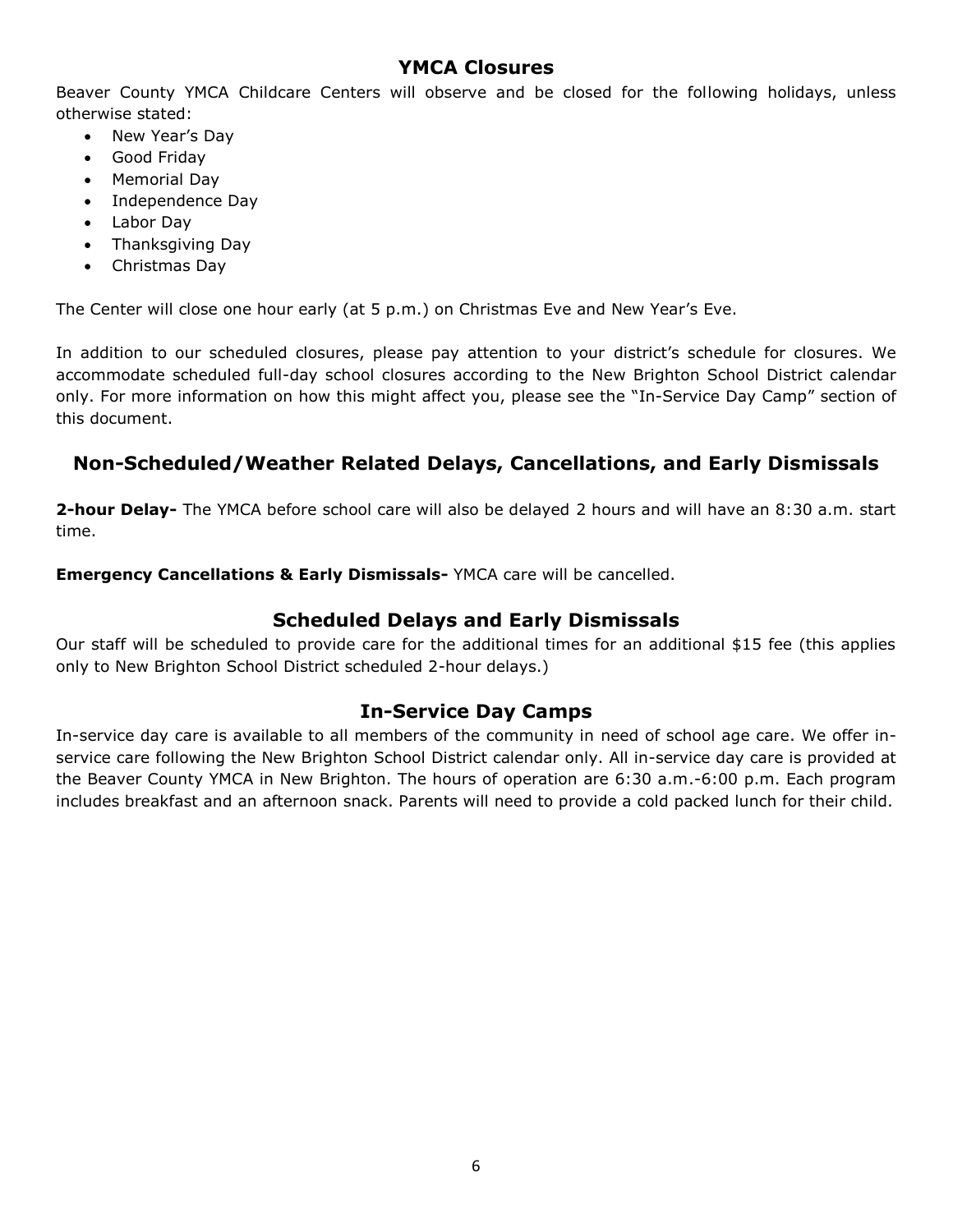## **Health Policy**

**(Note: The Beaver County YMCA program uses the Caring for Our Children Website** https://nrckids.org/CFOC **to establish all policies and procedures)**

- 1. Staff will perform a health check for each child upon drop off at before/after school care **daily**. If a child displays **any signs of illness**, including but not limited to respiratory symptoms or fever, (s)he will not be admitted to care. Staff will also take each child's temperature daily before the child is permitted into care. If the child's temperature is 100.4 or higher, parents will be asked to keep the child out of care.
- 2. Each child enrolled in the program must have a completed health form, including immunization records, on file.
- 3. A child who is ill will not be permitted to stay in care.
- 4. Any child with an infectious or contagious virus or disease (i.e., conjunctivitis, measles, mumps, chicken pox, tuberculosis, viral flu, impetigo, etc.) shall not attend before/after school care.
- 5. Any child who becomes ill (i.e., fever of 100.4 or higher, vomiting or diarrhea two times, unexplained rash, etc.) at before/after school care and/or who is suspected of having an infectious virus or communicable disease shall be separated from the other children until a parent, guardian, or other authorized pick up person comes for them. An ill child must be picked up within an hour of notification. They may not return to care for a minimum of 24 hours from the time they are picked up, or until the illness has been cured or diagnosed by a physician or authorized heath professional as not being infectious or contagious.
- 6. Any child attending before/after school care must be able to participate in regularly scheduled activities.
- 7. If medication is to be given to a child, all medication (prescription only) must be in the original container. Medication should be handed to a staff member. All medications must be clearly labeled with the child's first AND last name. Prescriptions must have the pharmacy label with administration instructions printed on them, and must contain the child's first AND last name. A medication log must be completed by the parent/guardian upon drop off. Staff administering the medication will chart the dosage and the time given. Staff will maintain records of medications given.
- 8. Staff **will not** administer any daily medications. The only prescription medications we will accept/administer are those related to emergency situations (EpiPen, inhaler, etc.)
- 9. Staff may refuse to admit a child to care if the child is suspected of having any infectious or contagious illness.

#### **Emergency Procedures**

In the event of an emergency inside of the Child Care Center, whereas there is an accident or injury to a child in care, the following procedure will be followed:

- The School Age Director or Assistant Group Supervisor will accompany the child to an Emergency Treatment Facility with the child's file and emergency contact data.
- Office personnel or other designated staff member will make every attempt to contact the parent/guardian or other emergency contacts to inform them of the injury.
- During this time, the overstaffed areas of the program will be called upon to adequately staff the group where the incident took place to assure compliance of ratios in this area.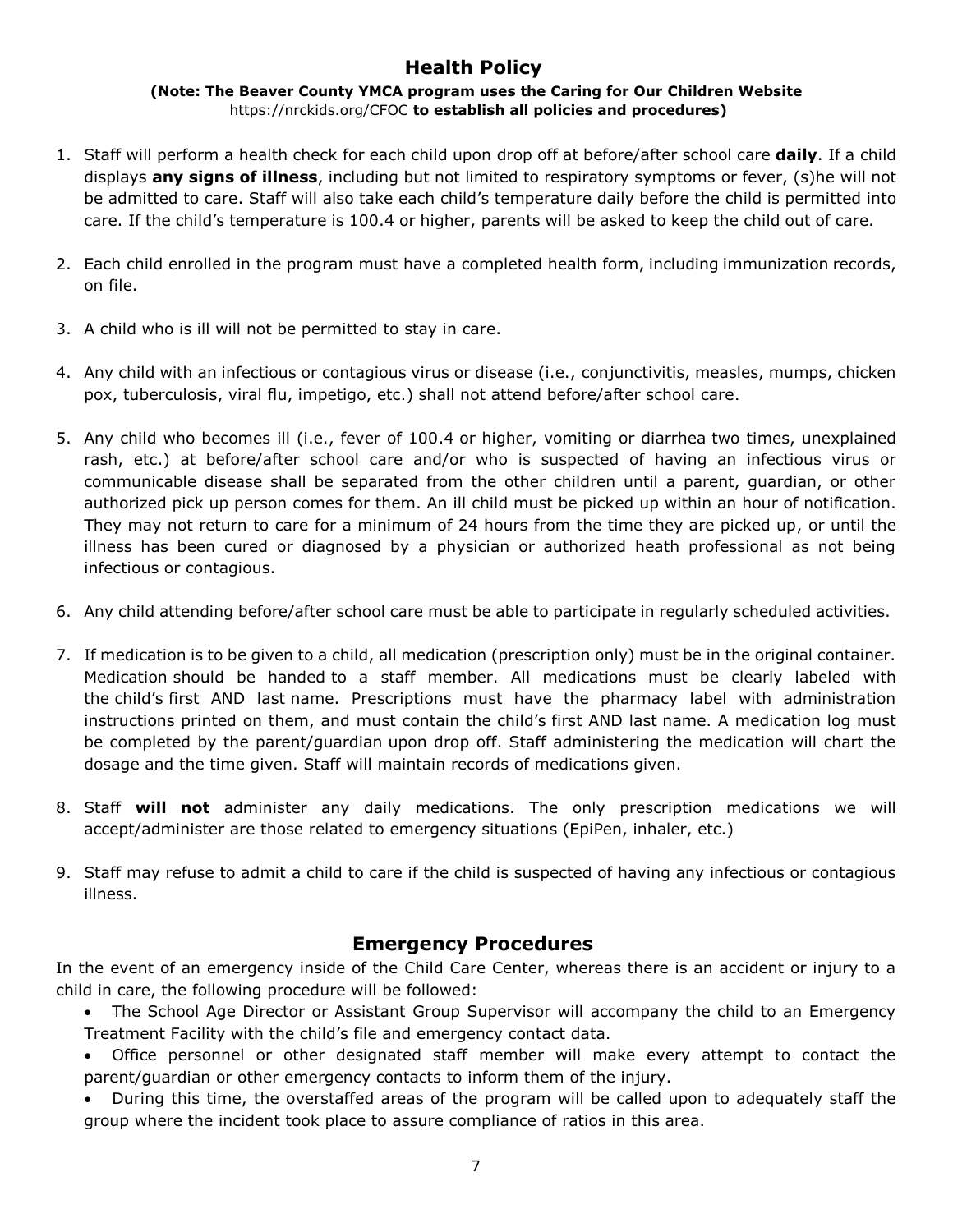In the event of an emergency outside of the Child Care Center, whereas there is an accident or injury to a child in care, the following procedures will be followed:

- The Assistant Group Supervisor who is with the child will call 911 for an ambulance transport.
- The School Age Director will also be called. Office personnel or other designated staff member will make every attempt to contact the parent/guardian or other emergency contacts to inform them of the injury.
- An available staff person from the program will immediately go to the outside area to supervise the group of children where the injury took place.
- The School Age Director or Assistant Group Supervisor will accompany the injured child to the Emergency Treatment Facility with the child's file and emergency contact data.

## **Discipline**

Discipline will be administered in a firm, but positive manner. A stimulating environment with scheduled activities shall be provided to prevent behavior problems. Being aware of the problem and redirection should eliminate any need for discipline; however, a "thinking spot" or a "cool down" area will be used if needed. During this time, the teacher will talk with the child and when ready, the child will return to the group.

If a child behaves in such a way that is uncontrollable, causing harm to self, other children, staff, or property, the YMCA Before/After Care Program Staff will take the following steps:

1. Document all situations and types of behavior involving the child for two weeks, alerting the parent either by phone or in person each time a situation occurs.

2. If no improvement is seen in behavior, the Director will schedule a meeting with the parent to discuss behaviors and steps to improve them.

3. A behavior modification plan will be used to encourage the child to improve the behavior.

4. If no improvement is seen in behavior after four weeks, the Staff will again begin documenting the observed situations and behavior involving the child. The child's parent(s) will be contacted either by phone or in person each time a situation occurs.

5. At this time, we may reach out to OCDEL 1-800-692-7288, Lifesteps, Pennsylvania Early Childhood Mental Health or the Beaver County Intermediate Unit for additional help.

6. If no improvement is seen in behavior, the Director will schedule a meeting with the parent(s) to discuss behaviors, to create a behavior modification plan and to discuss alternative methods of meeting the child's needs.

We strive to provide a safe, secure environment for both children and staff. The following behaviors are not acceptable:

- Verbal attacks toward other children and staff.
- Fighting with other children and staff.
- Swearing, kicking, hitting, spitting, biting, and stealing
- Destroying property belonging to the YMCA or to another child.

In accordance to PA OCDEL's guiding principles, the YMCA has established developmentally appropriate social-emotional and behavioral health promotion practices, and discipline and intervention procedures.

These practices and procedures are clearly communicated to all staff, families, and community partners, and implemented consistently and without bias or discrimination.

Preventive and discipline practices are used as learning opportunities to guide children's appropriate behavioral development. Children's desired behavior are reinforced and consequences for challenging behavior are developmentally appropriate and consistent. Out program pays distinct attention to the developmental appropriateness of both behavioral expectations and consequences for challenging behavior,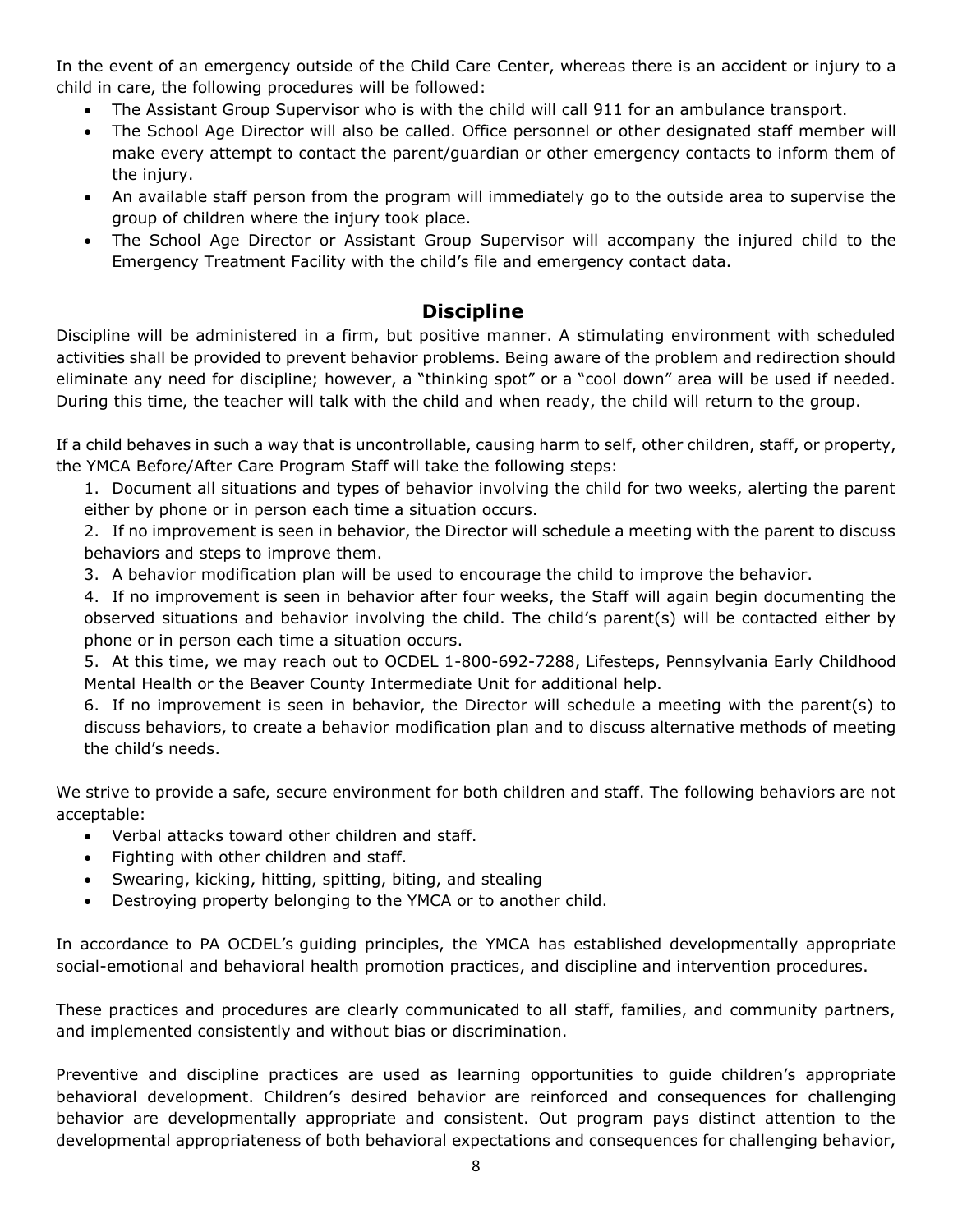given the substantial developmental and experiential differences among children birth through age five and the range of what is age-appropriate across this age range. The YMCA will create positive climates and focus on prevention; develop clear, appropriate, and consistent expectations and consequences to address disruptive student behaviors; and ensure fairness, equity, and continuous improvement.

#### **Personal Items**

Please do not send any non-essential personal items, toys, games, electronics, or phones, etc. to before/after care with your child. This is in an effort to minimize the spread of germs to and from our center, and is in accordance with CDC guidelines related to COVID-19.

#### **Monthly Lesson Plan Units**

Each month the school age program has a different theme with weekly lesson plans. A parent newsletter will go out each month highlighting the theme and activities. Your child is encouraged to participate in the activities, but not required.

#### **School Age Transitions: Childcare to Home**

As a parent you are responsible for determining if your child is mature enough to leave the childcare setting. However, since the decision can be a difficult one our school age program director and staff would like to assist you. For example, along with your child's transition letter, you will receive a list of questions taken from the Keystone STARS Program's "Transitioning from Care to Self-Care" guidelines. You may use these questions to help determine if YOU and your child are ready for your child to be left home alone. In addition to these questions you will also be provided with a list of suggested safety items to teach your child as well as some printed materials.

#### **Waiting List Policy**

If a program is at capacity, names will be placed on a waiting list as calls are received. If space becomes available, persons on the waiting lost will be contacted via phone/email and given one week to respond. If no response is received, the next name will be contacted for placement.

#### **Practitioner Requirements**

Employee requirements meet or exceed the Department of Human Services (DHS) requirements, and staff/child ratios are maintained and meet or exceed DHS regulations. All employees are required to have background clearances through Childline Verification, the Pennsylvania State Police, the Federal Bureau of Investigation, and the National Sex Offender Registry in order to comply with DHS regulations. Two letters of reference are kept on file for each Child Care staff member. Practitioners are also required to have biyearly health appraisals and a Mantoux tuberculosis test as a condition of their employment. The DHS requires all Child Care practitioners to be certified in CPR and First Aid. Six hours of additional training is also required each year. All practitioners are annually trained in Water Safety, Fire Safety, and Child Abuse Prevention.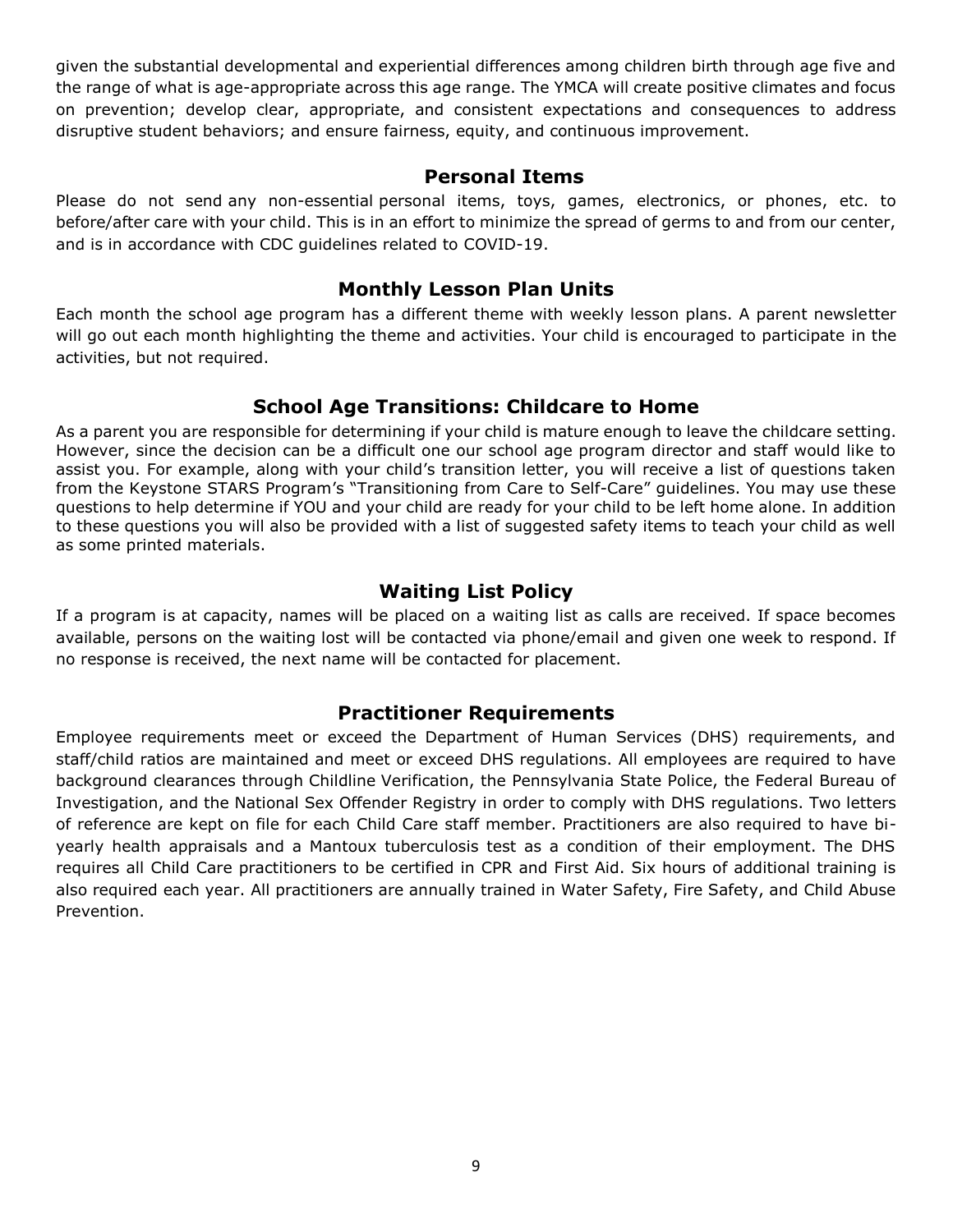# **Request for Copy of IEP/IFSP**

Dear Family,

We both share a common interest in your child's well-being, growth and development. One of the ways we advance this is with developmental plans and assessments. If your child currently has an IEP/IFSP, it would be beneficial to share a copy of this plan with us so we can work together to ensure that the guidelines are put into practice. You do not have to provide this information if you do not wish to do so. Would you kindly complete the lower part of this form and return to us by September 30, 2020?

Thank you.

Sincerely,

Kerrell

Jerrib Terrell School Age Childcare Director

If you have any questions, please contact:

**Jerrib Terrell** at 724-650-4193 or email schoolagechildcare@beavercountyymca.org

 $\Box$  I am enclosing a copy of my child's IEP or IFSP.

 $\Box$  I am not providing a copy of my child's IEP or IFSP or this is not applicable to my child.

Child's Name (please print): **Family's Signature: Date:**